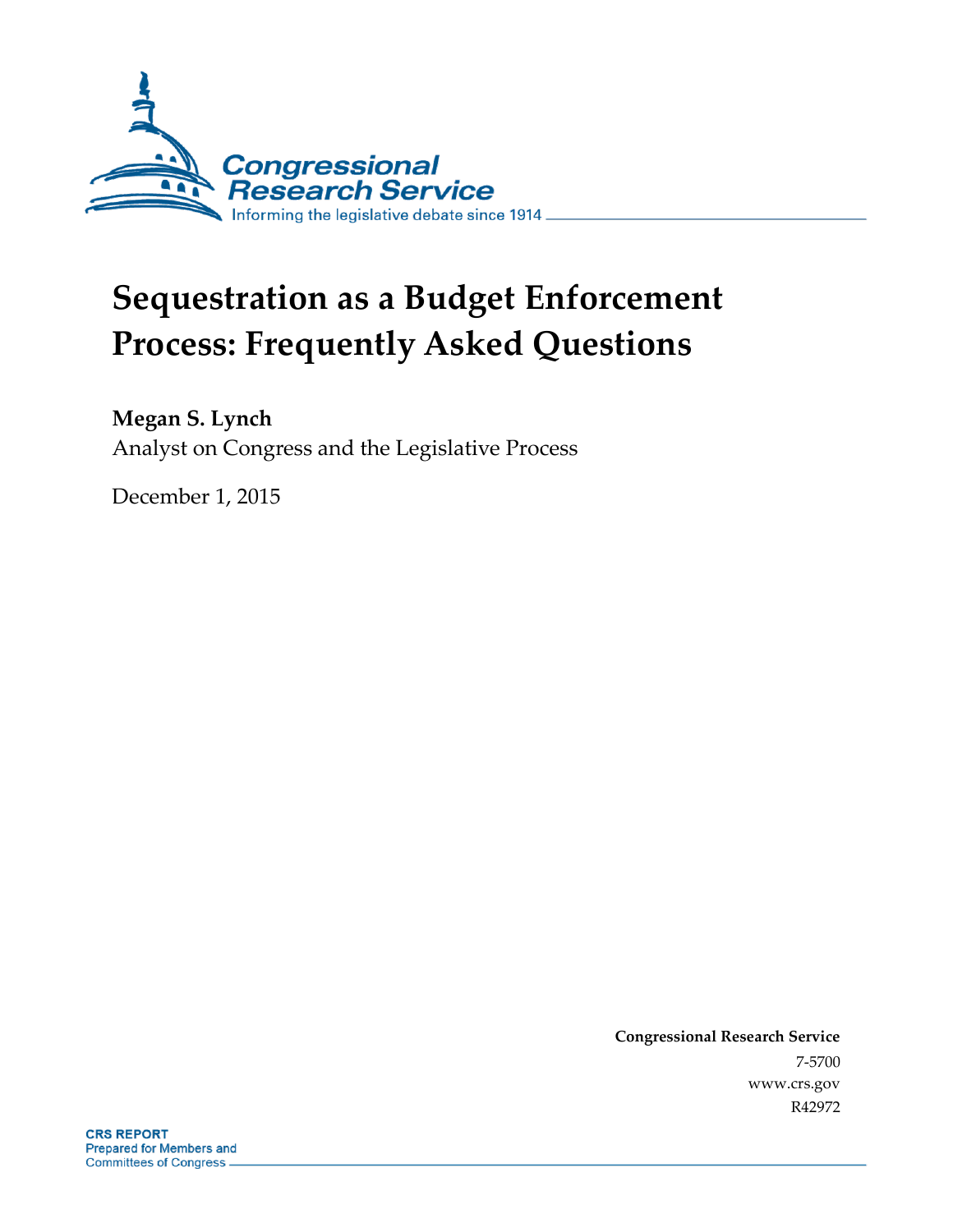# **Contents**

| What Legislation Has Made Significant Changes to the BCA Since Its Enactment? 4 |  |
|---------------------------------------------------------------------------------|--|
| When Was Sequestration First Enacted and What Past Budgetary Goals Has          |  |
|                                                                                 |  |
|                                                                                 |  |

#### **Contacts**

|--|--|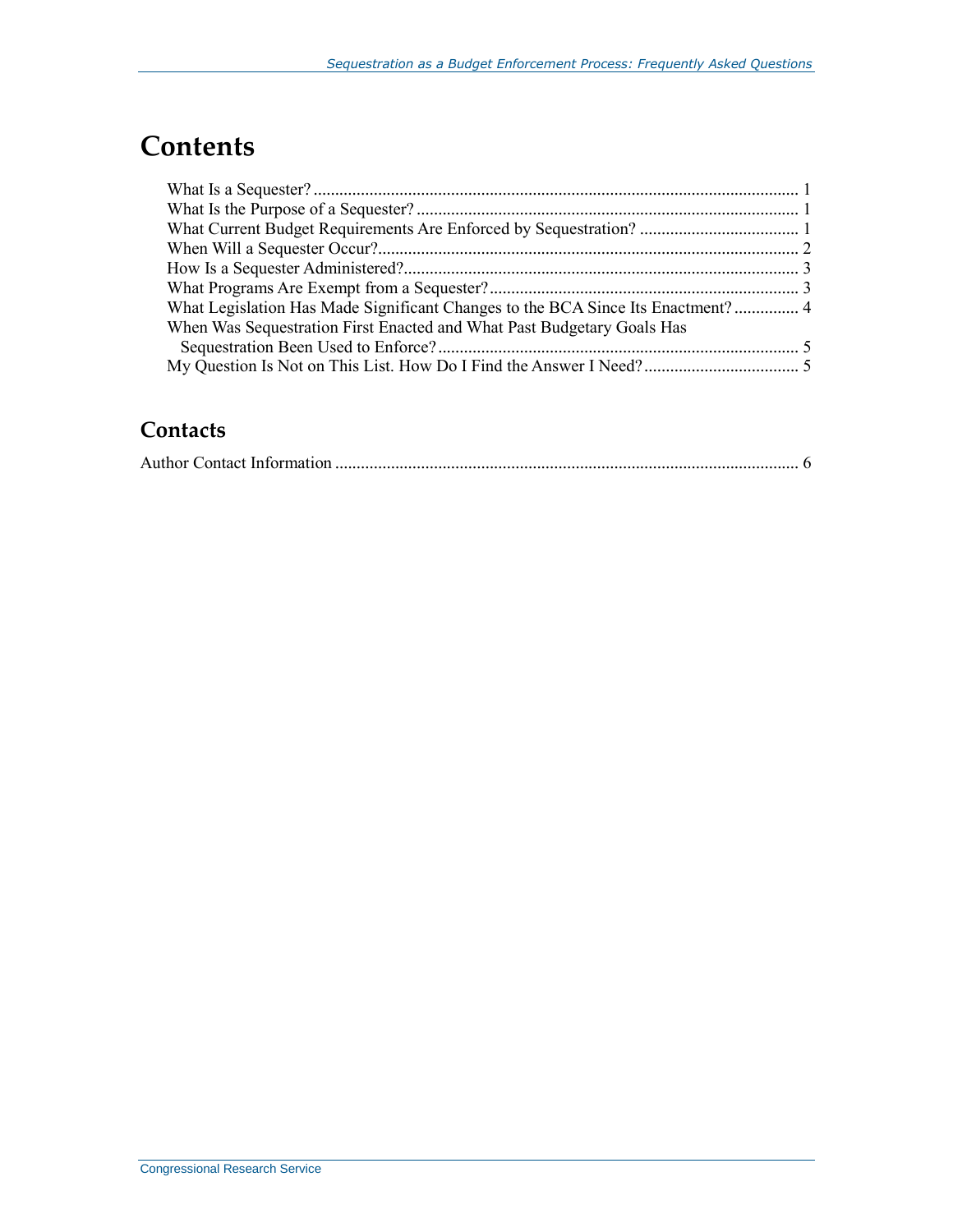his report provides basic information on sequesters generally, particularly those sequesters associated with the Budget Control Act of 2011 (BCA). This report assumes a basic familiarity with the congressional budget process. For more information on the This report provides basic information on sequesters generally, particularly those seques<br>sociated with the Budget Control Act of 2011 (BCA). This report assumes a basic<br>familiarity with the congressional budget process. F *Process*, coordinated by Jim Saturno.

This report focuses on general processes associated with sequesters. Readers with questions about how a potential future sequester might affect a specific program or agency, or how an actual sequester is affecting a specific program or agency, should contact CRS subject matter experts by calling 7-5700 or visiting http://www.crs.gov.

#### **What Is a Sequester?**

A sequester provides for the automatic cancellation of previously enacted spending, making largely across-the-board reductions to non-exempt programs, activities, and accounts. A sequester is implemented through a sequestration order issued by the President as required by law.

#### **What Is the Purpose of a Sequester?**

The purpose of a sequester is to enforce certain statutory budget requirements, such as enforcing statutory limits on discretionary spending or ensuring that new revenue and mandatory spending laws do not have the net effect of increasing the deficit. Generally, sequesters have been used as an enforcement mechanism that would either discourage Congress from enacting legislation violating a specific budgetary goal or encourage Congress to enact legislation that would fulfill a specific budgetary goal. One of the authors of the Balanced Budget and Emergency Deficit Control Act of 1985 (BBEDCA; also known as the Gramm-Rudman-Hollings Act; P.L. 99-177), the law that first employed the sequester as an enforcement mechanism (discussed below), recently stated, "It was never the objective of Gramm-Rudman to trigger the sequester; the objective of Gramm-Rudman was to have the threat of the sequester force compromise and action."<sup>1</sup>

# **What Current Budget Requirements Are Enforced by Sequestration?**

Sequestration is currently employed as the enforcement mechanism for three budgetary policies.

- 1. It is included as the enforcement mechanism for statutory limits on defense and non-defense discretionary spending as established by the BCA. In this situation a sequester is used either to deter enactment of legislation violating the spending limits or, in the event that legislation is enacted violating these limits, to automatically reduce discretionary spending to the limits specified in law.
- 2. Sequestration is also included in the BCA to enforce the budgetary goal established for the Joint Select Committee on Deficit Reduction. The BCA established an automatic process to reduce spending, beginning in 2013, in the event that a joint committee bill reducing the deficit by at least \$1.2 trillion over

 $\overline{a}$ 

<sup>&</sup>lt;sup>1</sup> Oral and written testimony of the Honorable Phil Gramm, former Member of the House of Representatives from 1979-1985 and U.S. Senator from 1985-2002, before the Senate Finance Committee at the hearing on Budget Enforcement Mechanisms, May 4, 2011, http://finance.senate.gov/hearings/hearing/?id=f47f0466-5056-a032-526c-15196aea18d1.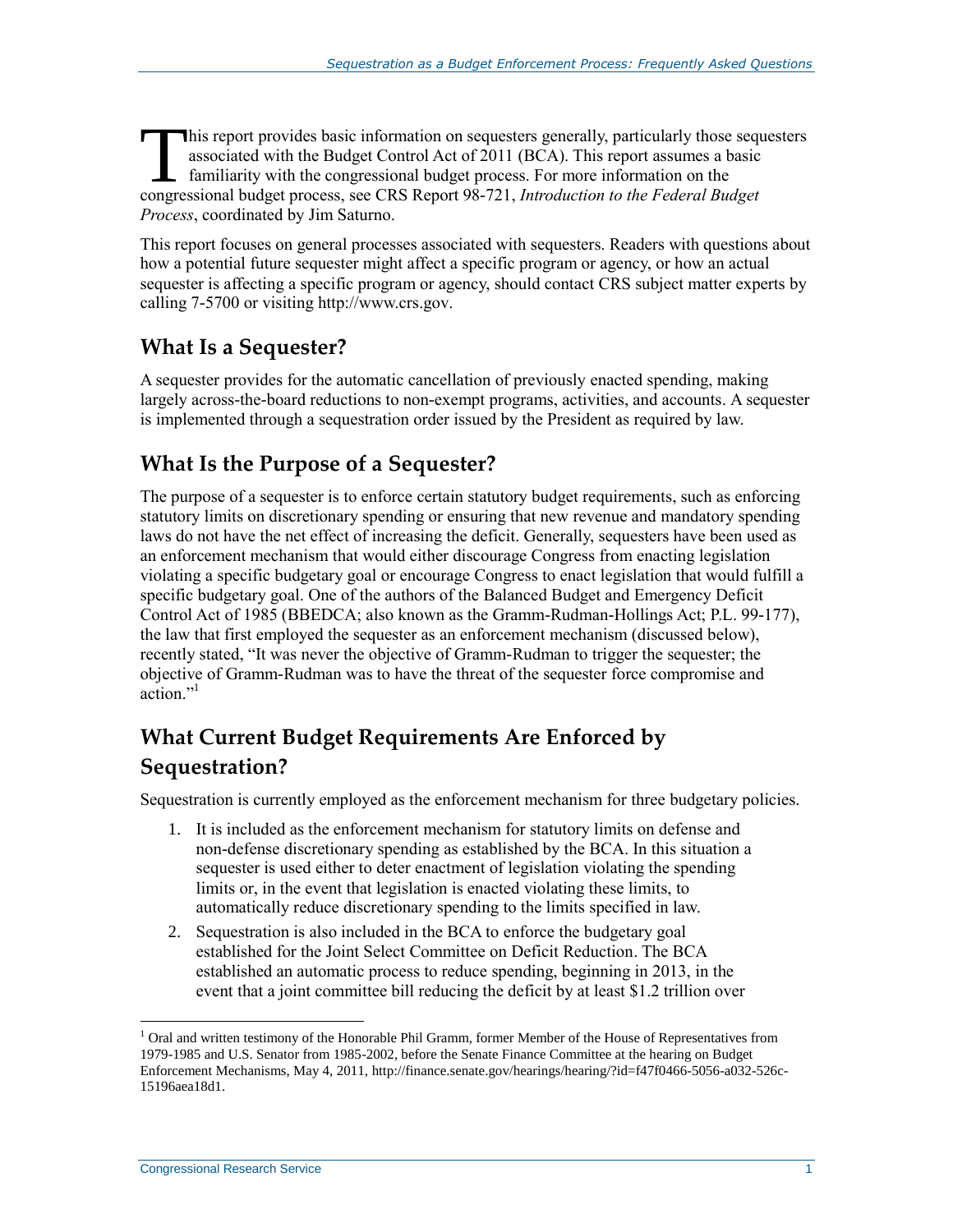the period covering FY2012-FY2021 was not enacted by January 15, 2012. (Such a bill was not enacted.) In this case, sequestration was included either to encourage agreement on deficit reduction legislation or, in the event that such agreement was not reached, to automatically reduce spending so that an equivalent budgetary goal would be achieved.

3. Sequestration is included as the enforcement mechanism for the Statutory Pay-As-You-Go Act of 2010 (Statutory PAYGO; P.L. 111-139). The budgetary goal of Statutory PAYGO is to prevent new revenue and mandatory spending legislation enacted during a session of Congress from increasing the net deficit (or reducing a net surplus) over either a six-year or 11-year period. The sequester enforces this requirement by either deterring enactment of such legislation or, in the event that legislation has such an effect, automatically reducing spending to achieve the required deficit neutrality. For more information on Statutory PAYGO, see CRS Report R41157, *The Statutory Pay-As-You-Go Act of 2010: Summary and Legislative History*, by Bill Heniff Jr.

#### **When Will a Sequester Occur?**

As noted above, several budgetary policies are enforced by sequester and timing varies for each.

- For the discretionary spending limits, sequestration is generally enforced when a final sequestration report is issued by the Office of Management and Budget (OMB) within 15 calendar days after the end of a session of Congress. $<sup>2</sup>$  A</sup> sequester will occur only if either the defense or non-defense discretionary limits are exceeded.
- For the sequester associated with the Joint Select Committee on Deficit Reduction (often referred to as the BCA sequester or the Joint Committee sequester), the spending reduction is more complicated. Since a bill was not enacted reducing the deficit by at least \$1.2 trillion over the period covering FY2012-FY2021, the sequester process was activated, and the actions described below will happen each year absent legislation enacted to the contrary. Under the BCA, the required reductions associated with the Joint Committee are achieved annually through a two-part process:
- 1. First, the discretionary spending caps mentioned above are adjusted downward (or decreased) each year through FY2021. These adjusted levels are to be calculated by OMB and are included annually in the *OMB Sequestration Preview Report to the President and Congress*, which is to be issued with the President's annual budget submission. (While these downward cap adjustments are not a sequester per se, they are often referred to as a sequester.)
- 2. Second, a sequester of non-exempt direct spending programs takes place each year through FY2025.<sup>3</sup> These levels are also calculated by OMB and are included in the annual *OMB Report to Congress on the Joint Committee Reductions*,

<sup>&</sup>lt;sup>2</sup> In addition to an end of the session sequester, a separate sequester may be triggered if supplemental appropriations cause a breach in the discretionary limits during the second and third quarter of the fiscal year. In such an event, sequestration would take place 15 days after the enactment of the appropriation.

<sup>&</sup>lt;sup>3</sup> The BCA originally stipulated that the annual sequester of non-exempt direct spending would take place only through 2021, but other legislation extended the direct spending sequester through 2025. For more information, see below the question "What Legislation Has Made Significant Changes to the BCA Since Its Enactment?"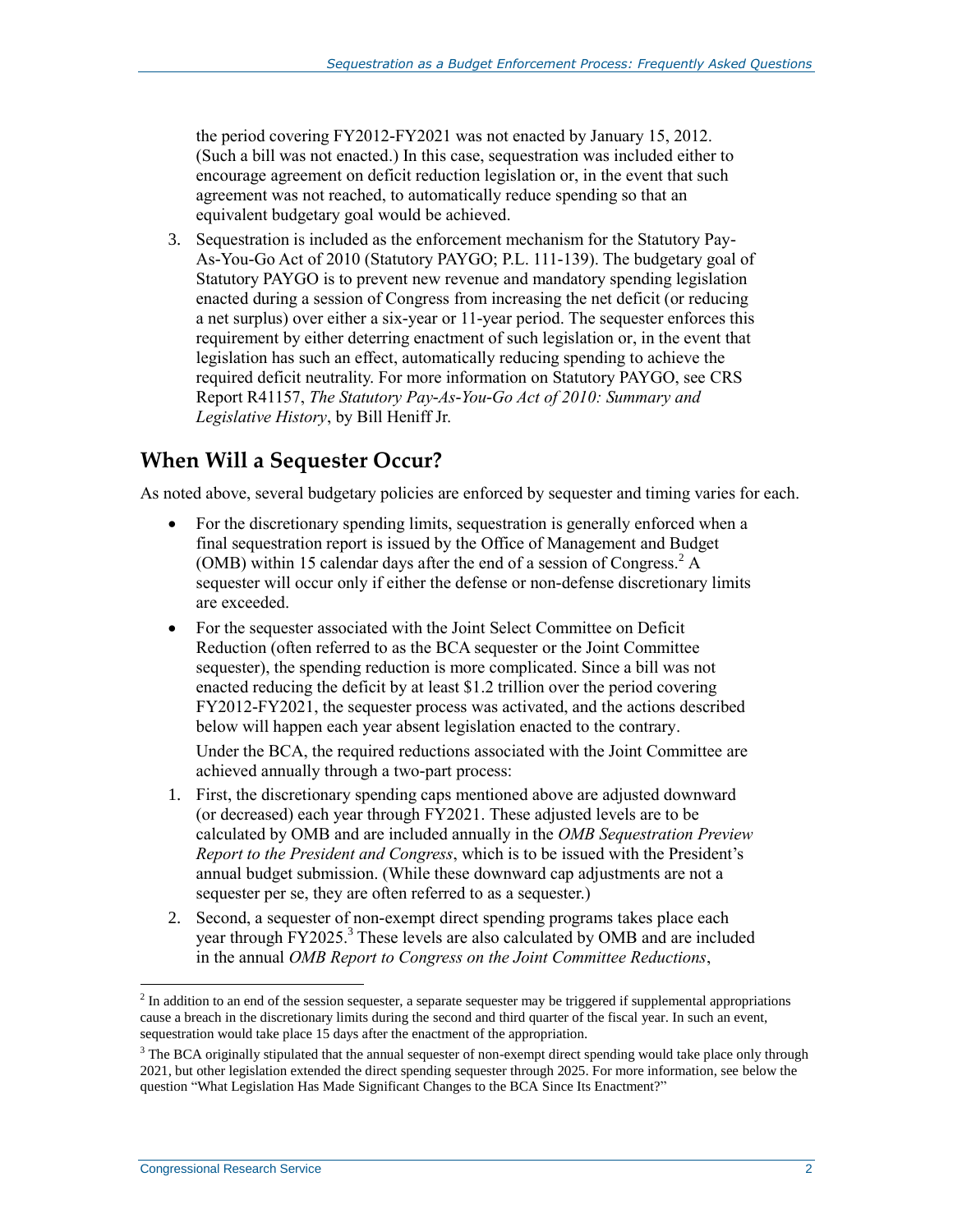which is also to be issued with the President's budget submission. The sequester does not occur, however, until the beginning of the upcoming fiscal year.

• For Statutory PAYGO, if a sequester is required, it is implemented once OMB issues an annual PAYGO report not later than 14 days after the end of a session of Congress.

#### **How Is a Sequester Administered?**

The statutory requirements for the sequester process are prescribed by the BBEDCA, as amended. Sequesters are implemented initially by an order issued by the President that must follow the specified statutory requirements. First, the total dollar amount of necessary spending reductions must be established by OMB, which must also determine what accounts are not exempt from the sequester, creating a "sequestrable base." OMB must then calculate the uniform percentage by which non-exempt budgetary resources must be reduced to achieve the total necessary reduction.<sup>4</sup> Budgetary resources, as defined in Section  $250(c)(6)$  of the BBEDCA, include new budget authority, unobligated balances, direct spending authority, and obligation limitations. Once this uniform percentage is determined, it is applied to all programs, projects, and activities (PPAs) within a budget account. PPAs are delineated in different ways: For accounts included in appropriations acts, PPAs within each budget account are delineated in those acts or accompanying reports, and for accounts not included in appropriations acts, PPAs are delineated in the most recently submitted President's budget.<sup>5</sup>

Thereafter, as executive branch agencies implement the sequestration order, they may take various actions after the cancellation of budget authority with regard to specific spending. These actions, many of which are subject to statutory limitations, may include the following:

- Transferring funds between accounts, $<sup>6</sup>$ </sup>
- Reprogramming funds within an account among one or more  $PPAs$ ,<sup>7</sup>
- Considering procurement-related options that the government has, pursuant to contract law or otherwise,<sup>8</sup> and
- Furloughing agency personnel. $9$

#### **What Programs Are Exempt from a Sequester?**

Many programs are exempt from sequestration, such as Social Security and Medicaid. In addition, special rules govern the sequestration of certain programs, such as Medicare. These

 $\overline{a}$ 

<sup>&</sup>lt;sup>4</sup> In this way, OMB creates a percentage by which all accounts will be equally reduced, with category distinctions and special rules taken into account.

 $5$  BBEDCA, Section 256(k)(2).

<sup>6</sup> For more information, see CRS Report R42633, *The Executive Budget Process: An Overview*, by Michelle D. Christensen.

<sup>7</sup> Ibid.

<sup>8</sup> See CRS Report R42469, *Government Procurement in Times of Fiscal Uncertainty*, by Kate M. Manuel and Erika K. Lunder.

<sup>9</sup> For relevant frequently asked questions, see U.S. Office of Personnel Management, *Guidance for Administrative Furloughs*, February 2013, http://www.opm.gov/policy-data-oversight/pay-leave/furlough-guidance/#url= Administrative-Furlough.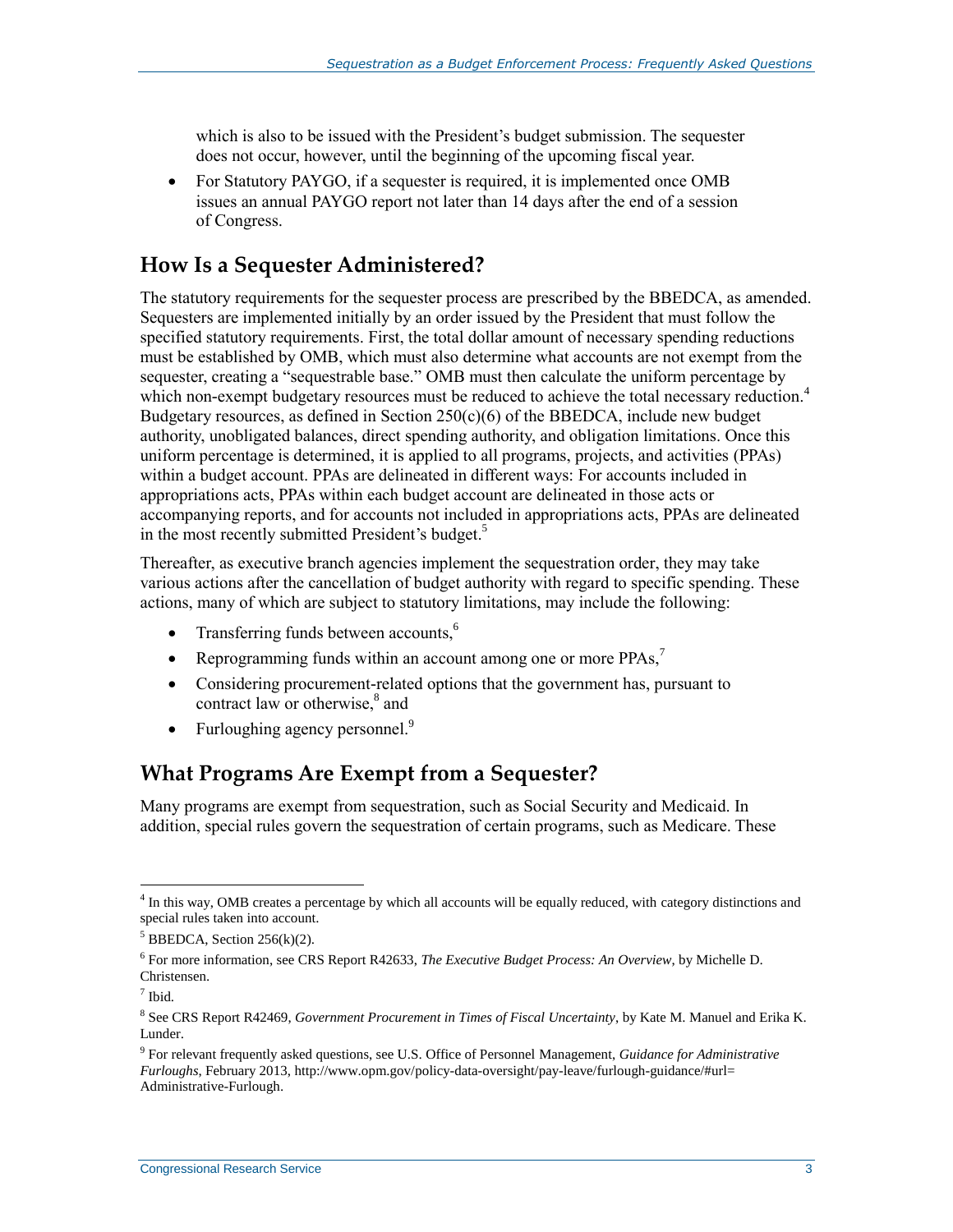exemptions and special rules are found in Sections 255 and 256 of the BBEDCA, as amended, respectively.

It may also be helpful to review OMB sequester reports detailing programs that *have* been subject to sequester. To see a list of both discretionary and direct spending programs subject to the FY2013 sequester, see the *OMB Report to Congress on the Joint Committee Sequestration for FY 2013*. <sup>10</sup> To see a list of direct spending programs subject to the most recent sequester, see the annual *OMB Report to the Congress on the Joint Committee Sequester for FY2016*. 11

#### **What Legislation Has Made Significant Changes to the BCA Since Its Enactment?**

Since the BCA was enacted, several pieces of legislation have been enacted making changes to the spending limits and enforcement procedures included in the BCA. Some of the most significant of these changes are included below.

The American Taxpayer Relief Act of 2012 (P.L. 112-240) postponed the start of FY2013 sequester from January 2 to March 3 and reduced the amount of the spending reductions by \$24 billion, among other things.

The Bipartisan Budget Act of 2013 (P.L. 113-67, referred to as the Murray-Ryan agreement) increased discretionary spending limits for both defense and non-defense for FY2014, each by about \$22 billion. In addition, it increased discretionary spending limits for both defense and nondefense for FY2015, each by about \$9 billion. It also extended the direct spending sequester by two years to 2023.

Soon after the enactment of the Bipartisan Budget Act of 2013, a bill was enacted to "ensure that the reduced annual cost-of-living adjustment to the retired pay of members and former members of the armed forces under the age of 62 required by the Bipartisan Budget Act of 2013 will not apply to members or former members who first became members prior to January 1, 2014, and for other purposes (P.L. 113-82). This legislation extended the direct spending sequester by one year to 2024. For more information, see CRS Report R43411, *The Budget Control Act of 2011: Legislative Changes to the Law and Their Budgetary Effects*, coordinated by Steven Maguire.

The Bipartisan Budget Act of 2015 (P.L. 114-74) increased discretionary spending limits for both defense and non-defense for FY2016, each by \$25 billion. In addition, it increased discretionary spending limits for both defense and non-defense for FY2017, each by \$15 billion. It also extended the direct spending sequester by one year to 2025. In addition, it established spending targets for overseas contingency operations/global war on terrorism for FY2016 and FY2017 and amended the limits of adjustments allowed under the discretionary spending limits for Program Integrity Initiatives. For more information, see CRS Insight IN10389, *Bipartisan Budget Act of 2015: Adjustments to the Budget Control Act of 2011*, by Grant A. Driessen.

 $\overline{a}$ 

<sup>10</sup> OMB, *OMB Report to the Congress on the Joint Committee Sequestration for FY2013*, March 1, 2013. https://www.whitehouse.gov/sites/default/files/omb/assets/legislative\_reports/fy13ombjcsequestrationreport.pdf.

<sup>&</sup>lt;sup>11</sup> OMB, *OMB Report to the Congress on the Joint Committee Reductions for FY2016*, February 2, 2015, https://www.whitehouse.gov/sites/default/files/omb/assets/legislative\_reports/sequestration/ 2016\_jc\_sequestration\_report\_speaker.pdf.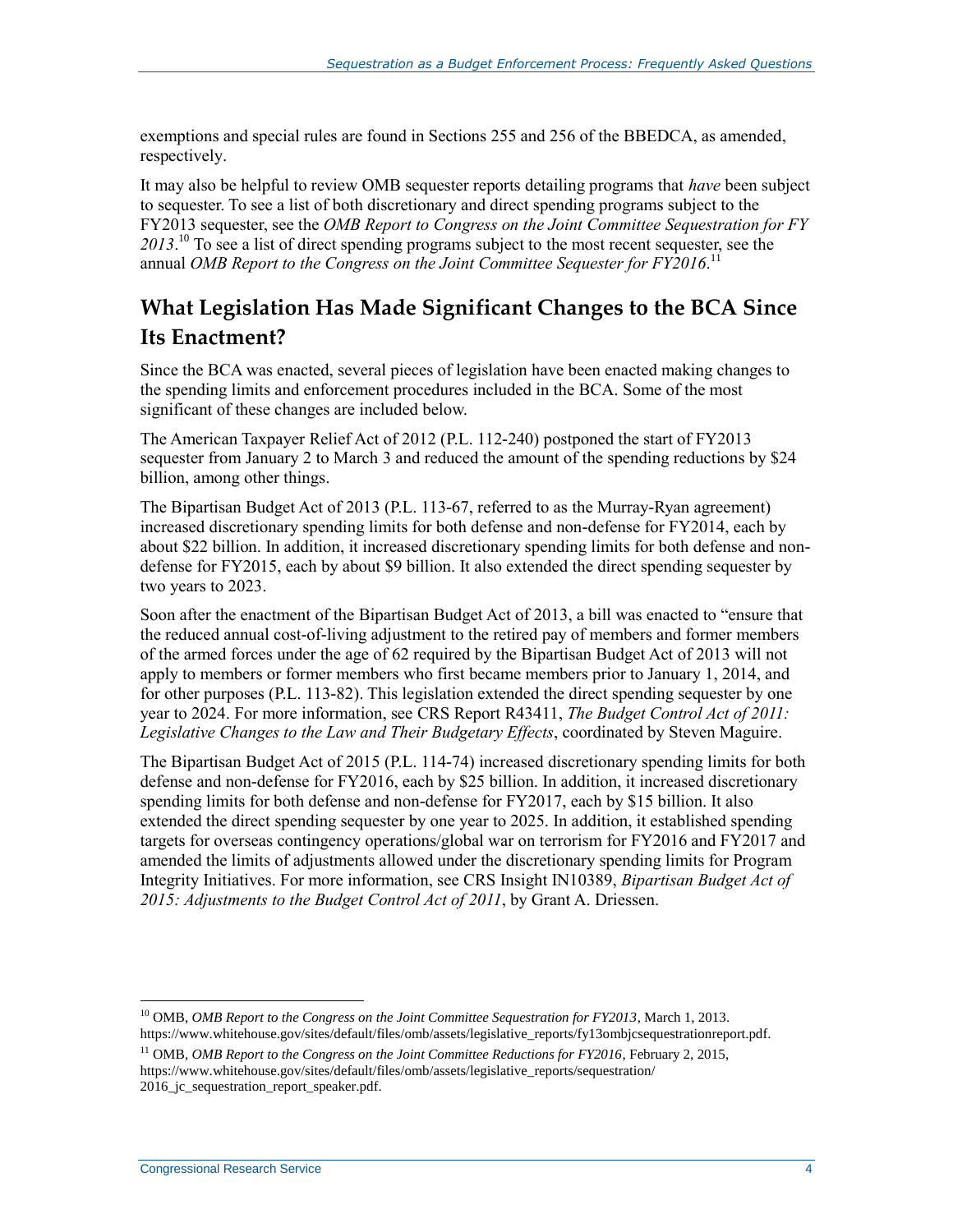### **When Was Sequestration First Enacted and What Past Budgetary Goals Has Sequestration Been Used to Enforce?**

Sequestration was first used as an enforcement mechanism in the BBEDCA of 1985 (referenced above). The BBEDCA created annual statutory deficit limits and a sequester mechanism to enforce the limits. These limits were replaced by the Budget Enforcement Act of 1990 (BEA; P.L. 101-508), which established pay-as-you-go procedures to control new mandatory spending and revenue legislation and discretionary spending limits to control the level of discretionary spending. These two procedures, in effect until 2002, both used sequestration as the enforcement mechanism. For more information on the use of sequestration in Gramm-Rudman-Hollings and the BEA, see CRS Report R41901, *Statutory Budget Controls in Effect Between 1985 and 2002*, by Megan S. Lynch.

#### **My Question Is Not on This List. How Do I Find the Answer I Need?**

| Area of                                  |                            |                                                               |              | <b>Email</b>             |
|------------------------------------------|----------------------------|---------------------------------------------------------------|--------------|--------------------------|
| <b>Expertise</b>                         | <b>Name</b>                | <b>Title</b>                                                  | <b>Phone</b> |                          |
| Congressional<br><b>Budget Process</b>   | Bill Heniff, Jr.           | Analyst on Congress<br>and the Legislative<br>Process         | 7-8646       | wheniff@crs.loc.gov      |
|                                          | Megan S. Lynch             | Specialist on<br>Congress and the<br>Legislative Process      | 7-7853       | mlynch@crs.loc.gov       |
|                                          | Jim Saturno                | Specialist on<br>Congress and the<br>Legislative Process      | 7-2381       |                          |
| <b>Budget Policy</b>                     | <b>Grant Driessen</b>      | Analyst in Public<br>Finance                                  | 7-7757       | gdriessen@crs.loc.gov    |
| Executive<br><b>Budget Process</b>       | Clinton T. Brass           | Specialist in<br>Government<br>Organization and<br>Management | 7-4536       | cbrass@crs.loc.gov       |
|                                          | Michelle D.<br>Christensen | Analyst in<br>Government<br>Organization and<br>Management    | 7-0764       | mchristensen@crs.loc.gov |
| Government<br>Procurement                | Erika K. Lunder            | Legislative Attorney                                          | 7-4538       | elunder@crs.loc.gov      |
|                                          | Kate M. Manuel             | Legislative Attorney                                          | 7-4538       | kmanuel@crs.loc.gov      |
| Civilian<br>Employee<br><b>Furloughs</b> | Clinton T. Brass           | Specialist in<br>Government<br>Organization and<br>Management | 7-4536       | cbrass@crs.loc.gov       |
|                                          | Barbara L.<br>Schwemle     | Analyst in American<br>Government                             | 7-8655       | bschwemle@crs.loc.gov    |

You may contact any of the CRS analysts or attorneys listed below, call CRS at 5-5700, or submit a request on the CRS homepage at http://www.crs.gov.